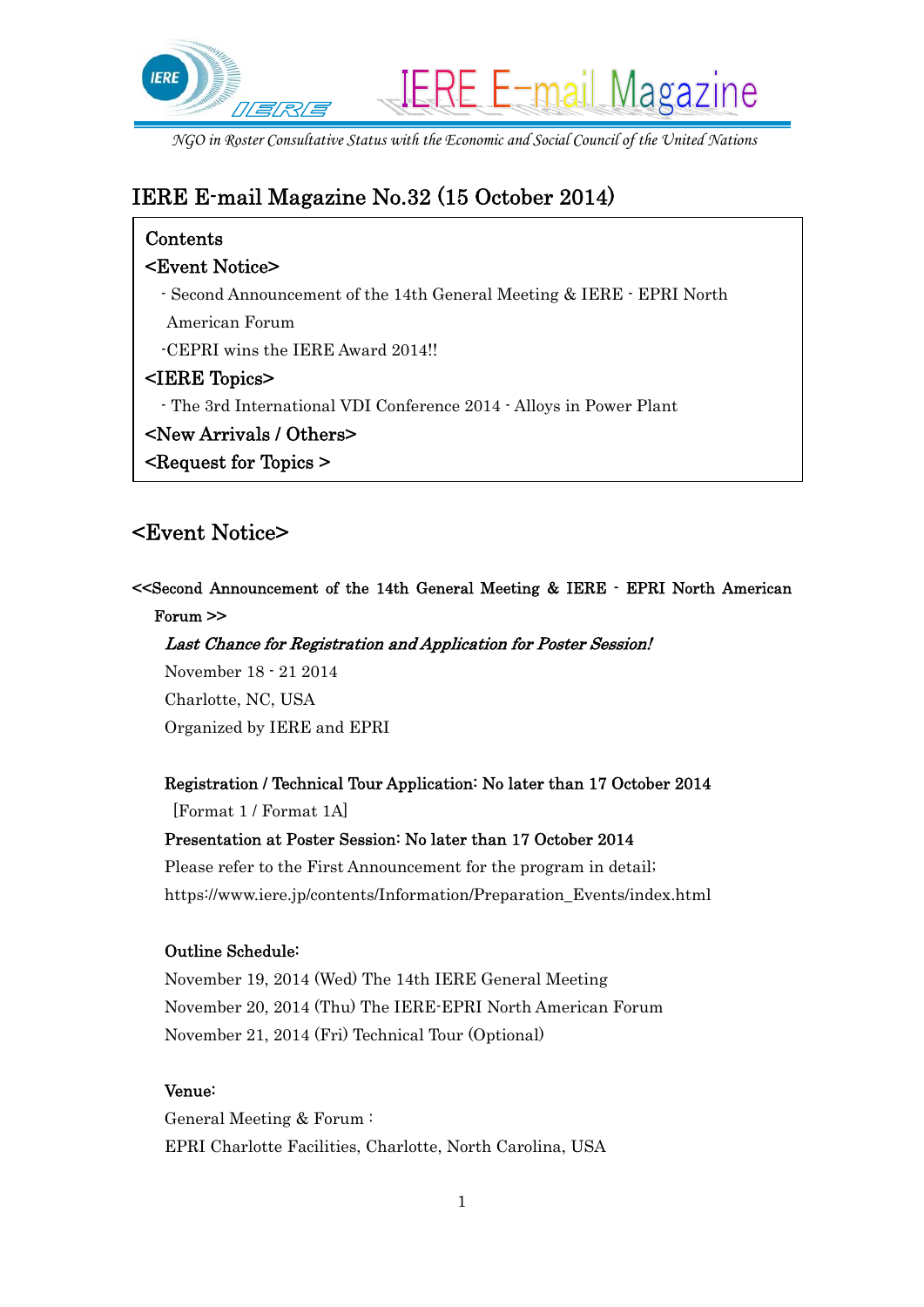

**IERE E-mail Magazine** 

#### Technical Tour:

EPRI Knoxville Laboratory, Knoxville, Tennessee, USA Map URL: https://goo.gl/maps/JYf9M

#### Keynote Speech: [at GM on 19 Nov.]

- Mr. Robin E. Manning, Executive Vice President and Chief External Relations Officer and Senior Vice President, Shared Services, Tennessee Valley Authority

- Dr. Arshad Mansoor, Senior Vice President R&D, EPRI on "The Value of an Integrated Power System"

### Overall Conference Chair:

- Mr. Clark W. Gellings, Fellow, EPRI, USA

#### Common Theme:

"The Integrated Grid - Realizing the full value of central and distributed energy resources"

#### Session Theme:

#### The 14th IERE General Meeting

Session A: Innovations in Wholesale Markets and Rate Design Session B: Strategies for Integrating Distributed Energy Resources and their Role in Tomorrow's Energy Landscape with Grid Planning and Operation

#### The IERE - EPRI North American Forum

Session C: Deployment of Advanced Distribution and Reliability Technologies Session D: Distributed Resources Technologies

#### IERE Award 2014 Ceremony

Award Winner's Speech Mr. Keli Gao, Vice President, CEPRI, China

#### Poster Session:

Presentation at Poster Session: No later than 15 September 2014 The Poster Session is organized under the framework of IERE's "Young Academy" activity. Although presentations by any participants (at any age) are expected,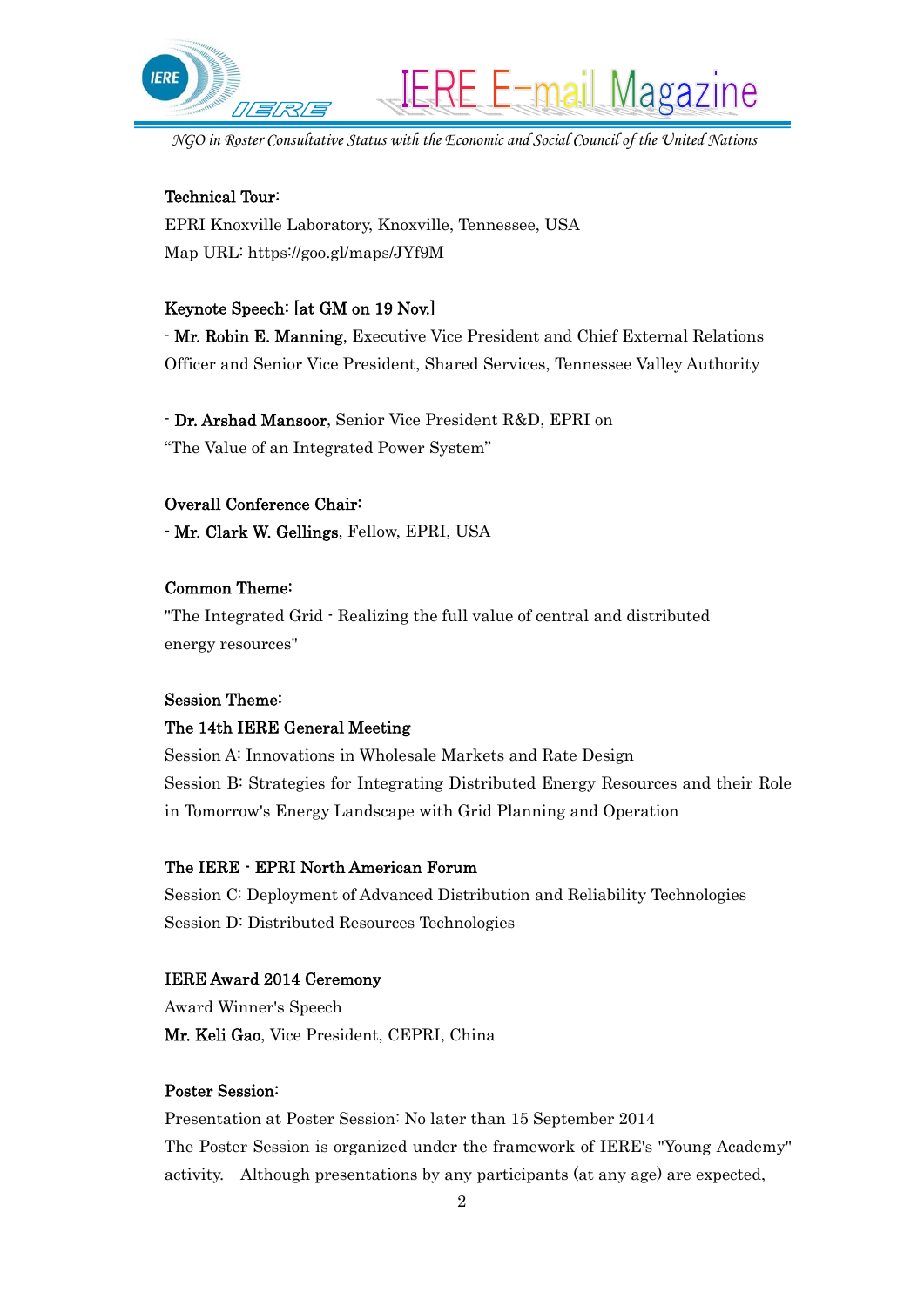

IERE and EPRI especially encourage university students, academic researchers etc. to participate in presentations at Poster Session under the common theme of General Meeting and Forum.

### << CEPRI wins the IERE Award 2014!! >>

CEPRI (China) was selected by the IERE Award Review Committee and decided by the IERE Board on 29th September as an IERE Award 2014 winner for his outstanding contributions to R&D of key technologies and S&T innovation of electric power science such as UHV transmission, bulk grid security, renewable energy and others. Mr. Keli Gao, Vice President of CEPRI, is invited to the award ceremony to be held at

the 14th IERE General Meeting, 19th November, in Charlotte, USA.

### <IERE Topics>

# << The 3rd International VDI Conference 2014 - Alloys in Power Plant >> (Members only)

-November 11th -12th, 2014 in Berlin

The conference will be held by VDI, our partner organization, in Berlin in November. As a member of IERE you benefit from a conference discount.

Please visit the URL below for further information.

https://www.iere.jp/contents/Members/3rd\_International\_VDI\_Conference\_2014.pdf

# <New Arrivals / Others>

### <<Collaborative R&D Projects>>

IERE would appreciate your offer to participate the proposed collaborative R&D projects #2 to #7.

IERE would be ready to accept the proposal for new collaborative R&D project.

Please visit the website below for further information;

https://www.iere.jp/contents/RD\_WG/index.html

\* Only IERE Members can participate in the Projects.